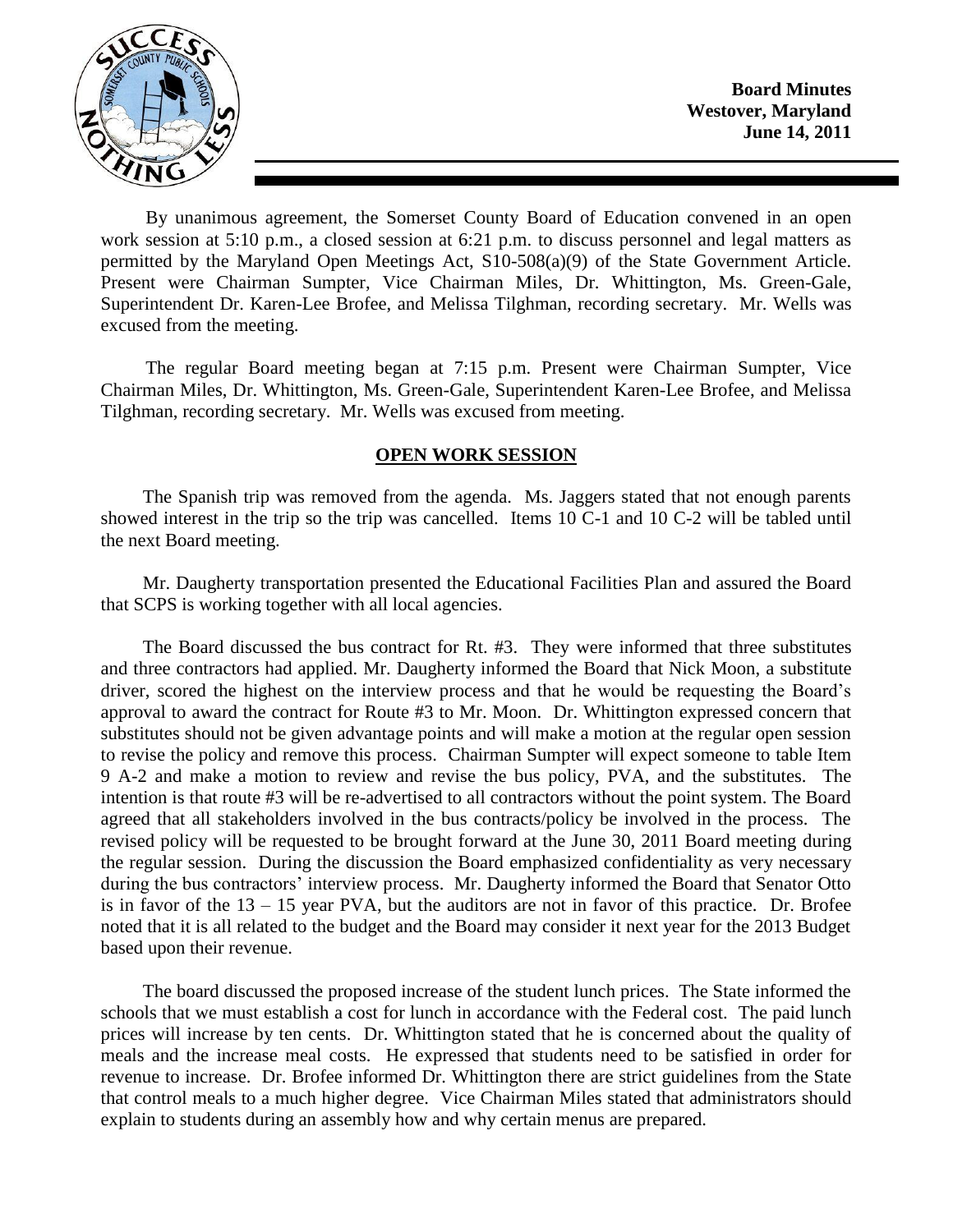Mr. Daugherty is requesting to amend the agenda by adding a change order request and will be seeking the Board approval of change order #53 at the regular session. There is a credit for reusing the sanitary underground in the cafeteria.

Mrs. Miller informed the Board that Ethics Policy will be revised to align with the new guidelines set by the State and all directors will be required to complete disclosure forms. The Board members or any candidates will be required to complete the fourteen page disclosure packet. Chairman Sumpter stated that the State's policy requires any directors with final authority complete disclosure forms. The Board agreed to align the policy as needed, but not exceed requirements. Chairman Sumpter has requested that the all Administrators and Supervisors attend the July Board meeting.

The Superintendent distributed the interview schedule to the Board members that General Sumpter had received from MABE and suggested that MABE train students an hour before lunch rather than have them come another extra day. Julie Widdowson will be taking the spouse of the candidate on a tour of the county. It was moved by Ms. Green-Gale, seconded by Vice Chairman Miles and passed to approve the Superintendent's suggestion.

Ms. Green-Gale presented Dr. Brofee with a plaque from the bus contractors.

#### **REGULAR SESSION AGENDA**

#### **1. Call to Order**

The meeting was called to order by Dr. Brofee at 7:15 p.m.

#### **2. Roll Call**

The roll was called by Melissa Tilghman indicating that four Board members and the Superintendent were present. Mr. Wells was excused from the meeting.

#### **3. Declaration of Quorum**

It was declared that a quorum was present.

#### **4. Pledge of Allegiance**

Chairman Sumpter led the Board in the Pledge of Allegiance.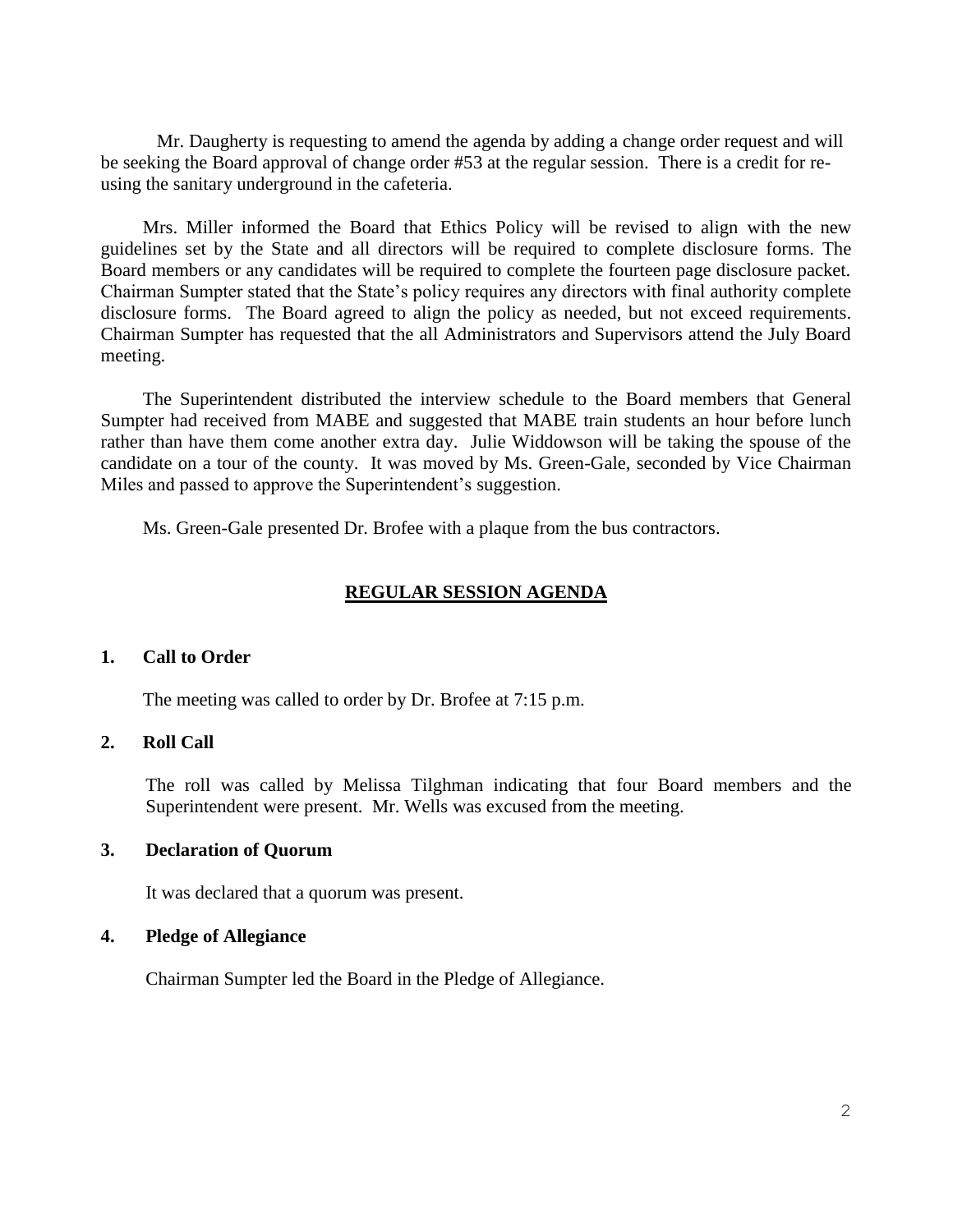## **5. Approval of Minutes**

It was moved by Mr. Wells, seconded by Vice Chairman Miles and passed to approve the Minutes of May 17, 2011 and May 24, 2011. The vote was unanimous.

## **6. Adoption of Agenda**

A motion was called to approve the amended agenda. All four Board members approved the amended agenda and the motion was carried unanimously.

# **7. Student Board Members' Introduction**

Mr. Elebash announced the names of the two new student representatives. Miss Linamen (Washington High School) and Mr. Mason (Crisfield High School).

# **8. Public Participation**

Mr. Hank Ward addressed the Board expressing his concerns about the points that substitutes are given when applying for bus route contracts and stated that bus contractors and administrators should work together. Mr. Ward thanked Dr. Brofee for her commitment and years of service to the staff and students of Somerset County.

### **9. A. Transportation and Facilities**

### **Educational Facilities Master Plan**

It was moved by Dr. Whittington, seconded by Vice Chairman Miles and passed to approve the tabling of the Educational Facilities Master Plan. The vote was unanimous.

### **Route #3 Contract Approval**

A motion was called for by Dr. Whittington, moved by Vice Chairman Miles and passed to approve the tabling of Mr. Daugherty's request to award Nick Moon the Route #3 Contract. The vote was unanimous.

### **B. Human Resources**

### **Job Descriptions**

It was moved by Vice Chairman Miles, seconded by Dr. Whittington and passed to approve the following revised job descriptions: Secondary Mathematics Teacher, Secondary English/Reading Intervention Teacher, Elementary Education Teacher, Secondary Visual Arts, and the IEP Clerk position. The vote was unanimous.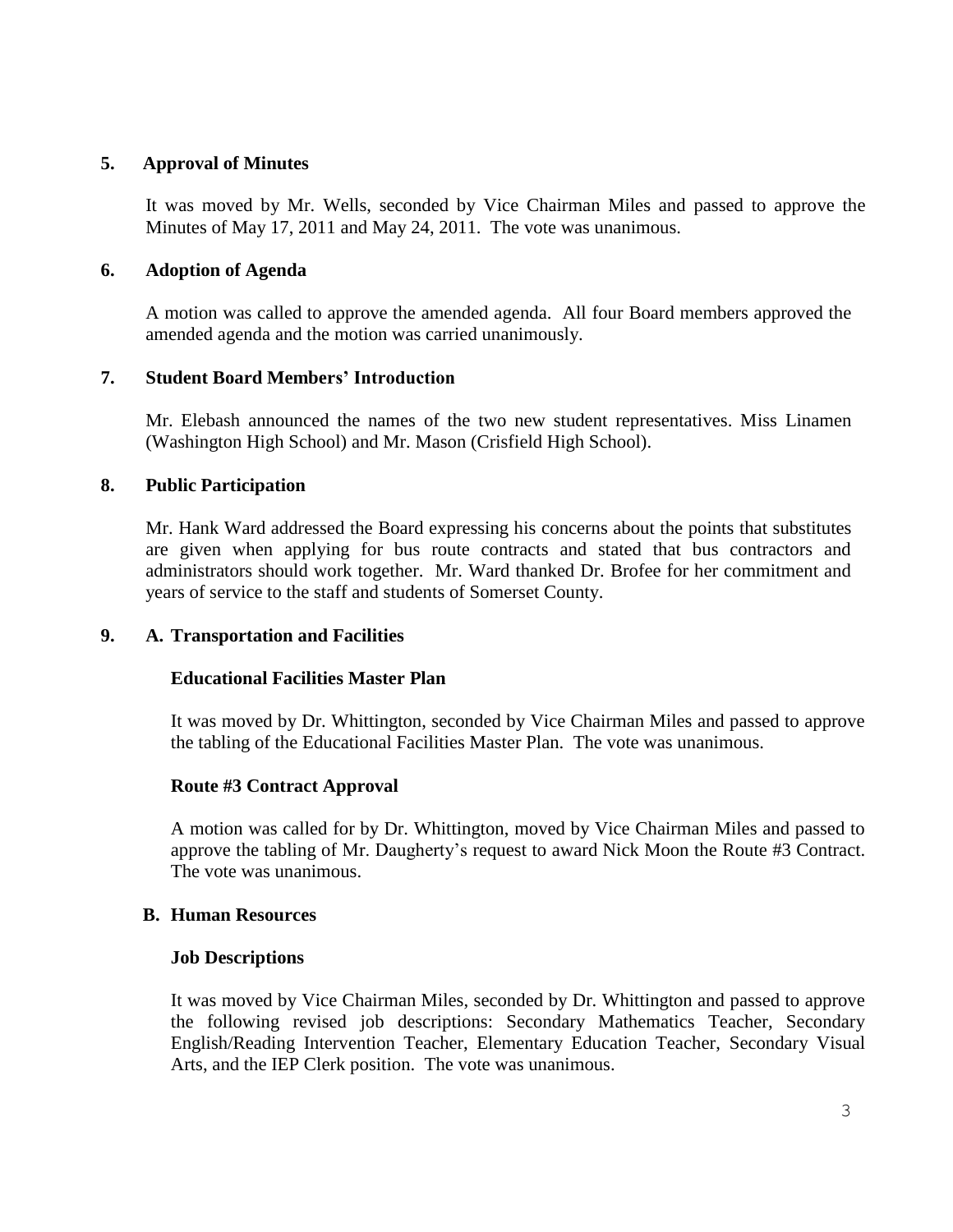Dr. Whittington questioned the repetitiveness of revised secondary job descriptions. Mr. Lawson explained that the added duties and responsibilities are being added as the positions are being refilled.

#### **Retiree Health Insurance**

It was moved by Dr. Whittington, secondary Ms. Green-Gale and passed to approve the submitted revisions of the Retiree Health Insurance Plan. The vote was unanimous.

#### **C. Out of County Transfers**

It was moved by Vice Chairman Miles, seconded by Dr. Whittington and passed to approve Dr. Brofee's Out of County Student Transfer Request. The vote was unanimous.

#### **D. Policies**

It was moved by Vice Chairman Miles, seconded by Dr. Whittington and passed to approve the tabling of Policy #600-19, Student Assignment until the new superintendent is in place. The motion was carried unanimously

It was moved by Vice Chairman Miles, seconded by Dr. Whittington and passed to approve the tabling of Policy #600-21, Enrollment/Attendance Eligibility, Pupil Assignment until the new superintendent is in place. The vote was unanimous.

It was moved by Dr. Whittington, seconded by Vice Chairman Miles, and passed to approve Policy #600-42, Use of Video Cameras for Security. The vote was unanimous.

It was moved by Dr. Whittington, seconded by Vice Chairman Miles and passed to approve Policy #600-43, Gang Policy. There were several wording changes, expansion of school denial privileges, and an explanation of the validation criteria under the Administration Procedures. The vote was unanimous.

It was moved by moved by Dr. Whittington, seconded by Ms. Green-Gale and passed to approve revised Policy #700-09, Professional Duties and Responsibilities. The vote was unanimous. The revision to this policy dealt with whistle blowing procedures and protections.

### **E. Washington Academy and High School Trip to Spain Approval**

Ms. Collins has requested to remove this item from the agenda due to lack of parent interest.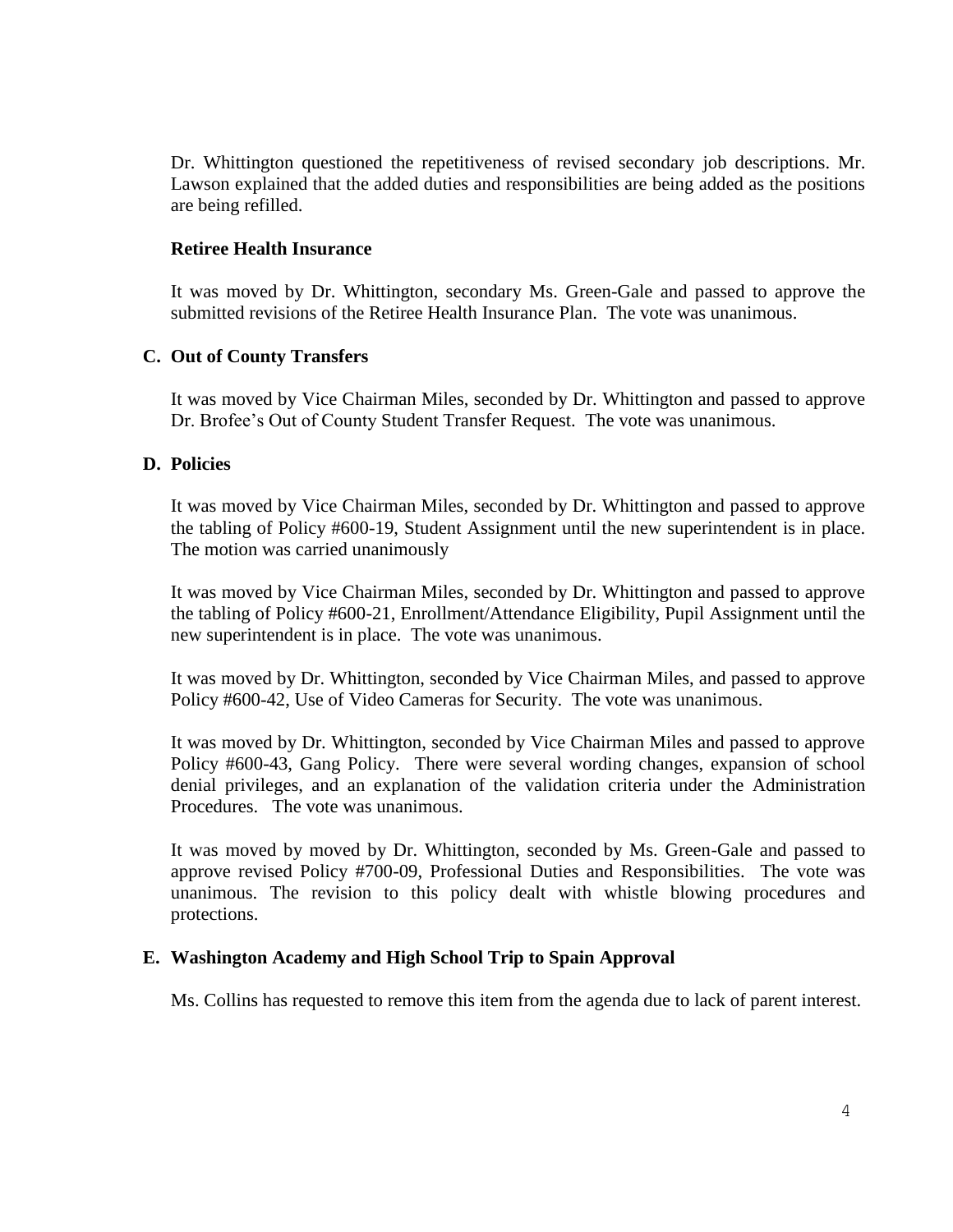### **10. New Business**

### **A. Finance**

# **Monthly Finance Report**

Ms. Miller presented the monthly finance report to the Board. The Board thanked her for the information.

# **Food Service Report**

Ms. Miller informed the Board that the Food Service Report will be delayed until the June 30, 2011 Board meeting.

### **Lunch Costs for Students**

Mr. Daugherty informed the Board that the State now requires school districts to charge actual costs of county lunch for students. A motion was called for by Chairman Sumpter, moved by Dr. Whittington, seconded by Vice Chairman Miles and passed to approve Mr. Daugherty's request to increase lunch by ten cents. The vote was unanimous.

### **B. Instruction**

Mr. Bloodsworth presented a request to revise the grading procedures beginning 2011- 2012 school year. Instead of percentage grades a letter grade will be used. Further discussion is needed in deciding how assignments will weigh on grades. Dr. Whittington questioned the make-up of the group involved with the revision of the grading procedures and requested that parents are given the opportunity to provide input. It was moved by Dr. Whittington, seconded by Ms. Green-Gale and passed to approve Mr. Bloodsworth's request to revise the grading procedures with the stipulation that the procedures are presented to parents to gain their input. Mr. Bloodsworth will bring the parents' feedback to the Board at a later date for final approval. The vote was unanimous.

### **Graduation Report**

Mr. Elebash reported that all seniors met HSA requirements, but three did not receive their diplomas. Counselors are working with students to develop a plan to reach graduate goals.

### **Revision of Calendar 2011-2012**

It was moved by Dr. Whittington, seconded by Ms. Green-Gale and passed to approve Mr. Bloodsworth's request to revise the School Calendar for 2011-2012. The election has been moved to the First Tuesday in April and the Flex day has been changed to a professional day.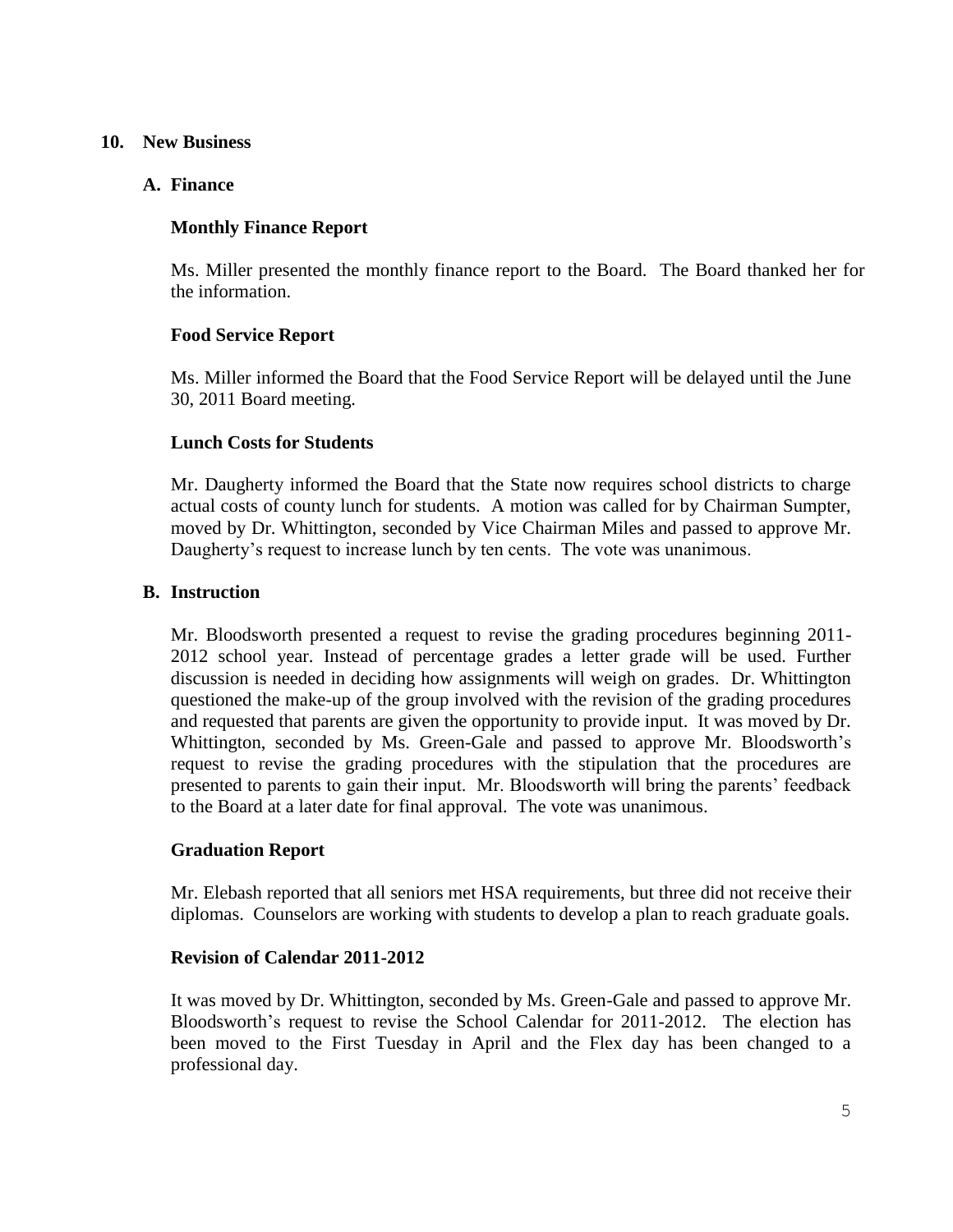# **C. Policies**

The following policies have been tabled until the next Board meeting: Policy #700-12, Sick Leave, Policy #700-26, Tuition Reimbursement, and Policy #700-35, Family and Medical Leave Act. These policies were replaced with Mr. Daugherty's Change Order Request.

# **Change Order Requests**

It was moved by Dr. Whittington, seconded by Vice Chairman Miles and passed to approve Mr. Daugherty's change order request #53. SCPS will incur a credit of \$12,500 as new piping under the Washington Academy and High School terrazzo is not needed. The vote was unanimous.

### **B**. **Human Resources**

### **Job Descriptions**

Mr. Lawson requests that the Board review and study the Data Design Specialist's job description and vote at the next Board meeting. This position will require the individual to use the data gathered to gather information

### **New Hires, Retirees, and Resignations**

It was moved by Vice Chairman Miles, seconded by Ms. Green-Gale and passed to approve Mr. Lawson's Human Resources Report.

**Resignations**: Christa Dise, Ed Bedsworth, Brandy Brady (Summer Migrant Program) **New Hires**: Megan Phipps-Dickerson, Kim Swann, and Kelly McLaughlin, Joan Hill-Dashiell, Toni Stewart, Jeremy Holland

### **Out of County Travel**

Mr. Lawson presented the Out of County Travel Report.

### **11. Superintendent Search Update**

General Sumpter announced the invitation of the community and elected leaders to attend interviews of the candidates for Superintendent. MABE will provide the Board with feedback gathered from the interviews on June 30<sup>th</sup>. General Sumpter thanked the Board members for all their help.